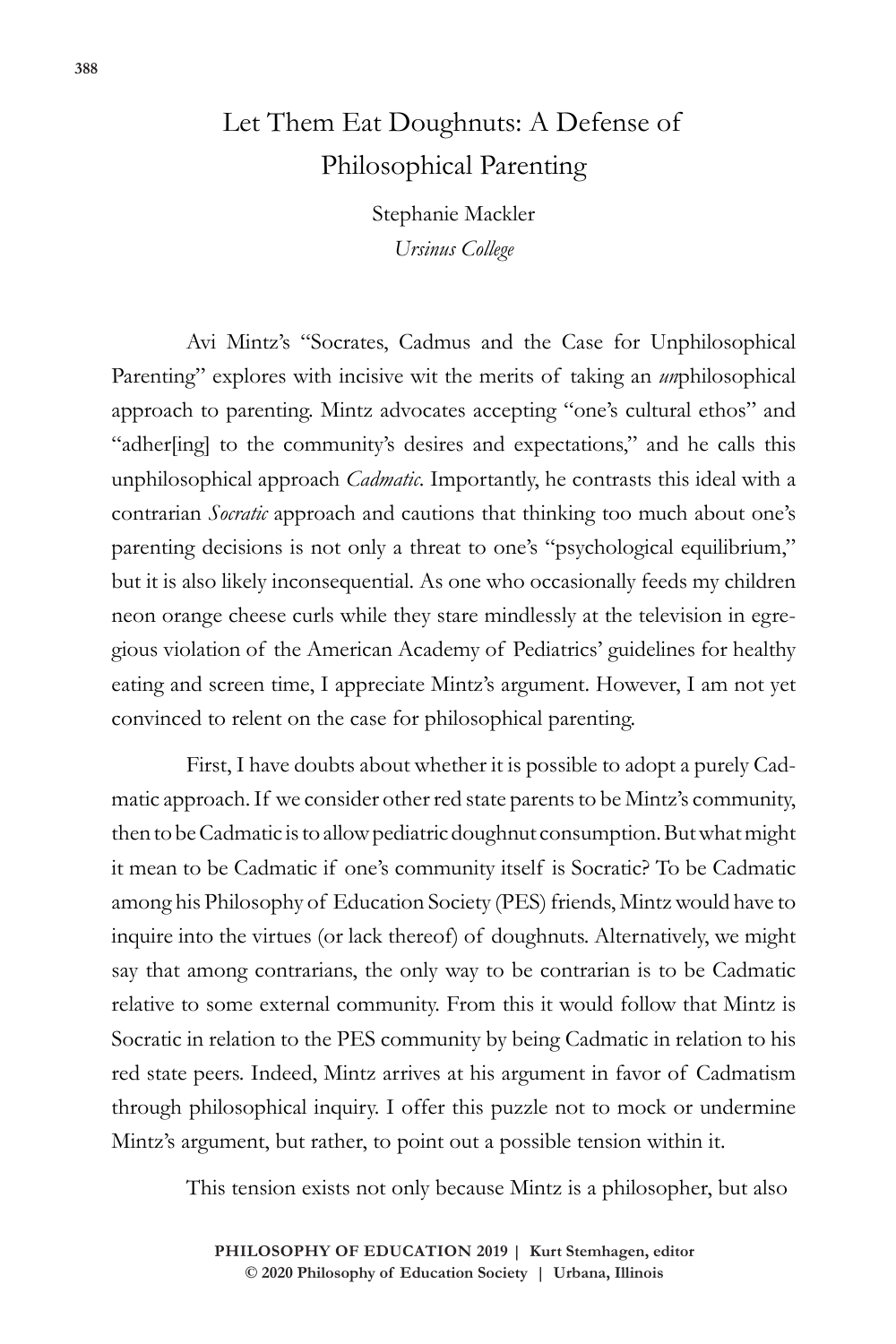because a kind of doubtful, uncertain parenting is *the* parenting culture today. While Mintz's ruminations about the doughnut were no doubt philosophical, I want to suggest that the kind of fretful mentality that results in angst over a simple decision like whether to allow a "high calorie, high-fat, high-sugar" snack is emblematic of today's *anxious* parenting culture. It is *anxious* parenting rather than any sort of rampant *philosophical* parenting that Mintz is—or should be—worried about. And here is where I think Mintz's argument is right, but the target of his critique might be wrong. Mintz posits his argument as a possible response to arguments in favor of philosophical child-rearing. Yet, I think his argument joins the recent slew of works that document and reject anxious parenting, including *Perfect Madness*, *Overwhelmed*, *All Joy and No Fun*, *Small Animals*, *Do Parents Matter?*, and *Paranoid Parenting*. 1

My most recent favorite book within this genre, Jennifer Traig's, *Act Natural: A Cultural History of Misadventures in Parenting*, offers a satirical commentary on cultural practices and, in so doing, illuminates the absurdity of the overthinking parenting culture. Following Traig's logic, parents can feed children junk food with peace of mind knowing that within the last several centuries experts (including John Locke!) disapproved of feeding children fruit and approved of giving them alcohol.2 Books like Traig's support Mintz's argument that parents should make decisions "with reference to the time and place in which they live," regardless of how absurd those decisions seem from a distance. No matter how many books I read about tiger parents in China, babies left to nap alone in sub-zero temperatures in Denmark, or independence-fostering parents in Germany, I'm still an American parent stuffing my kids' faces at half-time at the pee-wee soccer game—and that's just fine.

I admit that the above caricature of fretful parenting as *the* parenting norm stands in contrast with Mintz's account of the state of existential peace of his red state, doughnut-eating contemporaries. It would be wrong to suggest that *everyone* is anxious. Nonetheless, while there may be some carefree parents out there, there is also clear evidence that many parents today (particularly but not exclusively those in the middle and upper-middle classes) are steeped in a suffocating anxious parenting culture. To be Cadmatic is thus to be consumed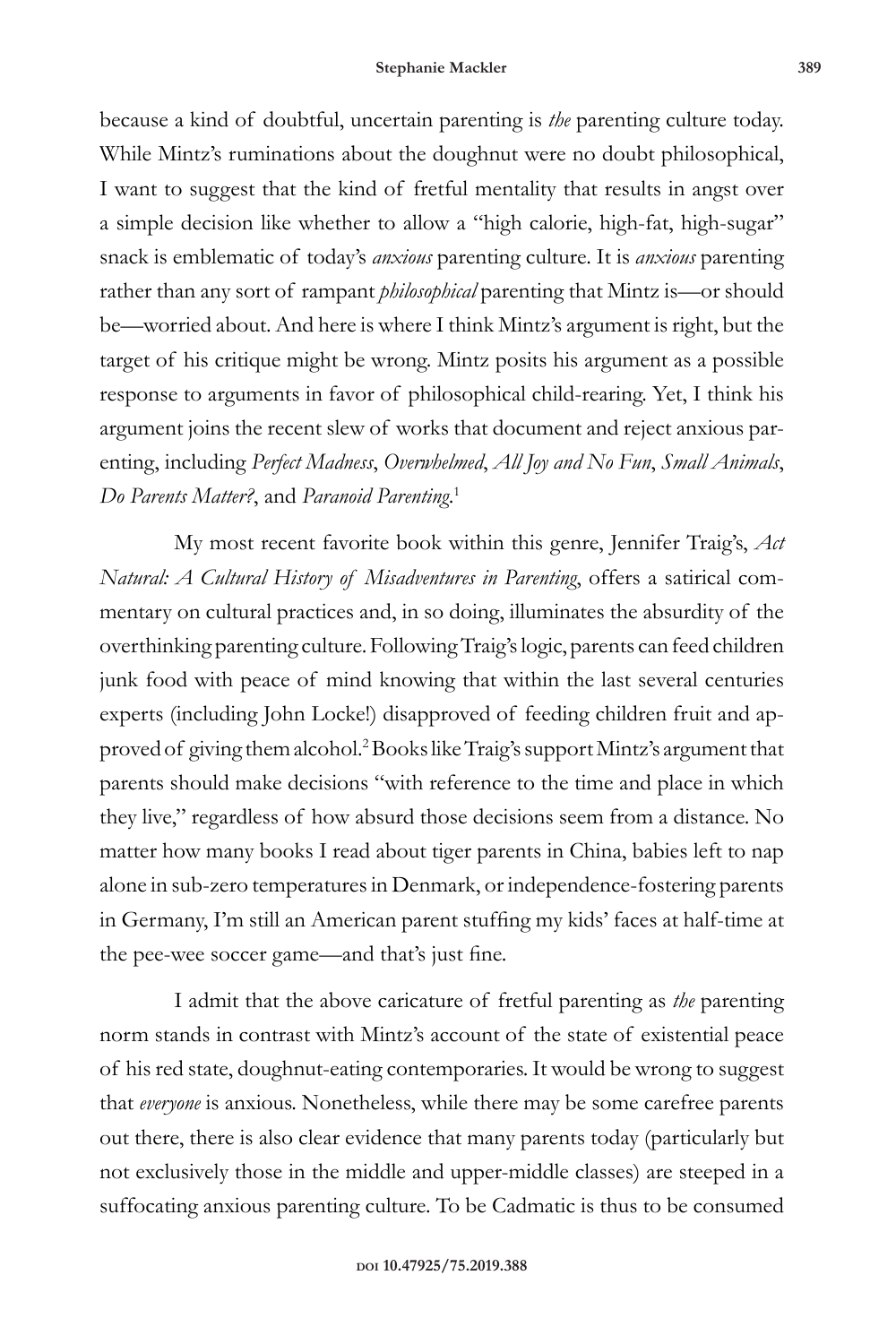with uncertainty about every decision. Under these conditions, I am not sure it is possible to surrender to some idealized notion of community norms, at least not without a detour through the kind of questioning in which Mintz engages.

Even if we could magically transport ourselves out of anxiety and into Cadmatic parenting, I want to raise concerns about Mintz's rationale that we can relax because parenting decisions rarely affect long-term outcomes anyway. While I find this logic and the evidence Mintz provides for it compelling and relieving, I worry that it frames the parent-child relationship in technical, instrumental terms. As many philosophy of education scholars have convincingly argued, contemporary parenting has been reduced to technique, thus limiting parents' ability to handle the unpredictable and rendering them dependent on experts.<sup>3</sup> Whether a doughnut will lower my child's IQ, as some researchers might suggest, is not the point.<sup>4</sup> Rather, reflecting on what it means to live a good life within the context of a child-rearing relationship is a good in itself, even if we cannot prove causality about outcomes.

And this brings me to the question of the merits of philosophical parenting. I worry that in equating philosophical thinking with Socratic questioning, Mintz limits what we mean by *philosophical parenting*. If we only characterize philosophy as Socratic contrariness, we risk forgetting that we engage in philosophy to live well. Mintz does acknowledge that Socratic parents "take responsibility for their children's moral formation" and are concerned with normative questions, but his inquiry heavily emphasizes Socratic rebelliousness. Fully Socratic inquiry about food choices would require asking what we mean by good health, what the ideal community is, what is fair to one's child, etc., and such inquiry differs from a rejection of doughnuts in a snub-your-nose contrarian way. Or, leaving aside Socrates, we might ask what an Aristotelian view of parenting would look like, or consider a hermeneutic approach that frames parenting as world-making, as I have argued elsewhere.<sup>5</sup> All of which is to say that, rather than argue against philosophical parenting, perhaps we need to inquire further into what philosophical parenting is.

Yet, before we jump on that scholarly bandwagon, there is one more needling argument Mintz makes that I must address. While it is all well and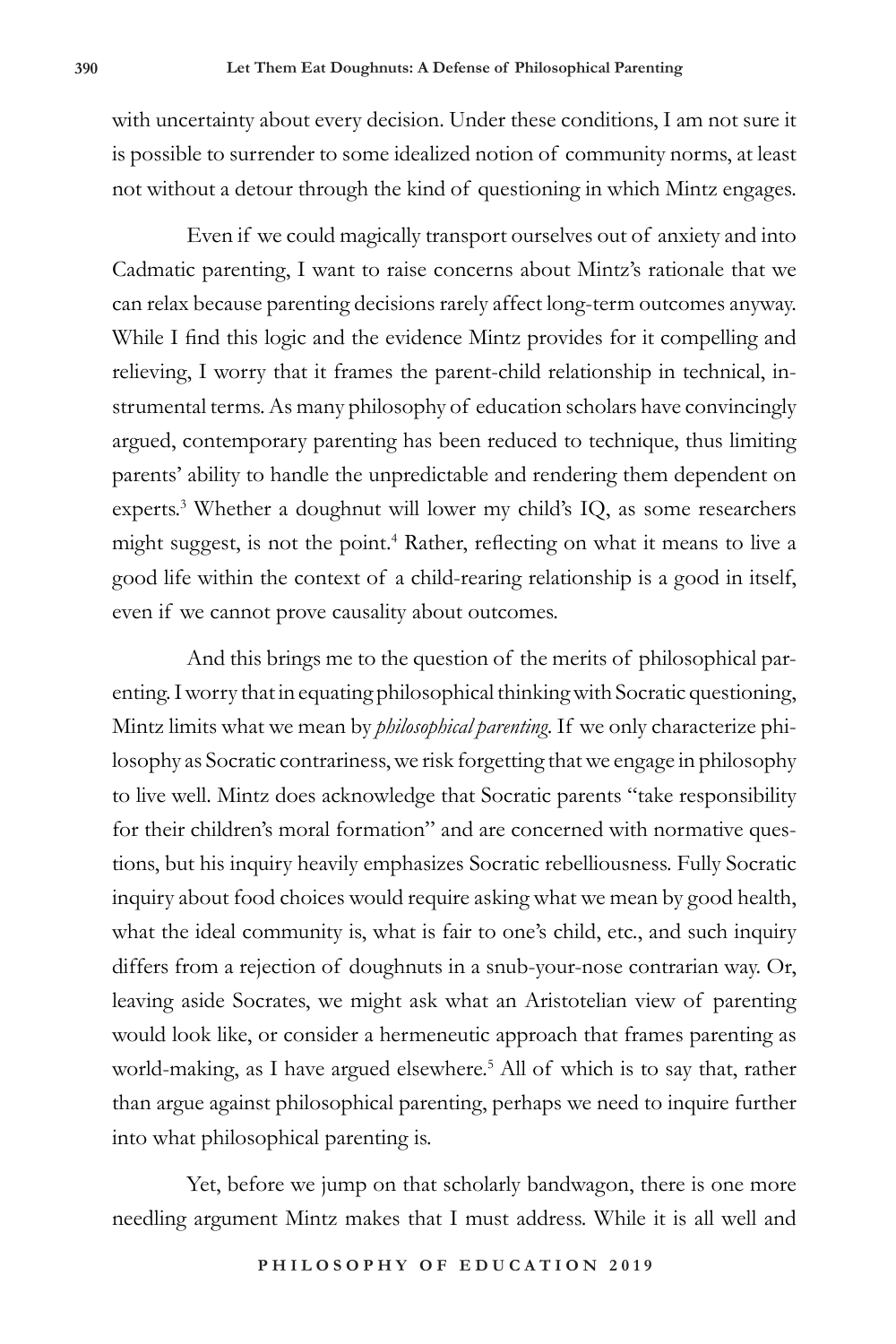good to agree that parents ought to philosophize, Mintz makes an important argument that philosophical thinking can leave parents "exhausted." I agree with him wholeheartedly. Yet, if we say that the philosophical life for a parent is undesirable, then does it follow that the philosophical life for any human being is also undesirable? Is Mintz making an argument against philosophy itself because it is simply too tiring? He is not. Indeed, Mintz acknowledges that a Socratic approach might be acceptable if it is "done well," and he wishes for the "courage to parent Socratically when the situation calls for it." So it seems to me that the real question is what it means to parent philosophically and when and how—not whether—one should do so. Ultimately, Mintz recommends a qualified Socratic approach to answer this question: *be Socratic but in reasonable relation to one's community*. In so doing, Mintz seems to land on a kind of Rortyan position in which we question the situation, roll our eyes at the absurdity of our culture, and ironically adopt some kind of middle position that does not make us miserably tired or get us ostracized from our community. In the end, then, I think Mintz and I would agree that we can be philosophical *and* allow children to eat doughnuts, too.

<sup>1</sup> Judith Warner, *Perfect Madness: Motherhood in the Age of Anxiety* (New York, NY: Riverhead Books: 2006); Brigid Schulte, *Overwhelmed: How to Work, Love and Play When No One has Time* (New York, NY: Picador, 2014); Jennifer Senior, *All Joy and No Fun: The Paradox of Modern Parenthood* (Ecco, HarperCollins, 2015); Kim Brooks, *Small Animals: Parenthood in the Age of Fear* (New York, NY: Flatiron, 2018); Robert LeVine and Sarah LeVine, *Do Parents Matter: Why Japanese Babies Sleep Soundly, Mexican Siblings don't Fight, and American Families Should Just Relax* (New York, NY: PublicAffairs, 2017); Frank Furedi, *Paranoid Parenting: Why Ignoring the Experts May Be Best for Your Child* (Chicago, IL: Chicago Peview Press, 2008)*.* 

<sup>2</sup> Jennifer Traig, *Act Natural: A Cultural History of Misadventures in Parenting* (Ecco, HarperCollins, 2019), 132-155.

<sup>3</sup> Mintz cites several of these authors in his article. Of note for my purposes are the following: Richard Smith, "On Dogs and Children: Judgements in the Realm of Meaning," *Ethics and Education* 6, no. 2 (2011), 175; Nancy Vansieleghem, "The Residual Parent to Come: On the Need for Parental Expertise and Advice," *Educational Theory* 60, no. 3 (2010): 341-355; Geertrui Smedts, "Parenting in a Technological Age," *Ethics and Education* 3, no. 2 (2008): 122; Judith Suissa, "Untangling the Mother Knot: Some Thoughts on Parents, Children and Philosophers of Education," *Ethics*